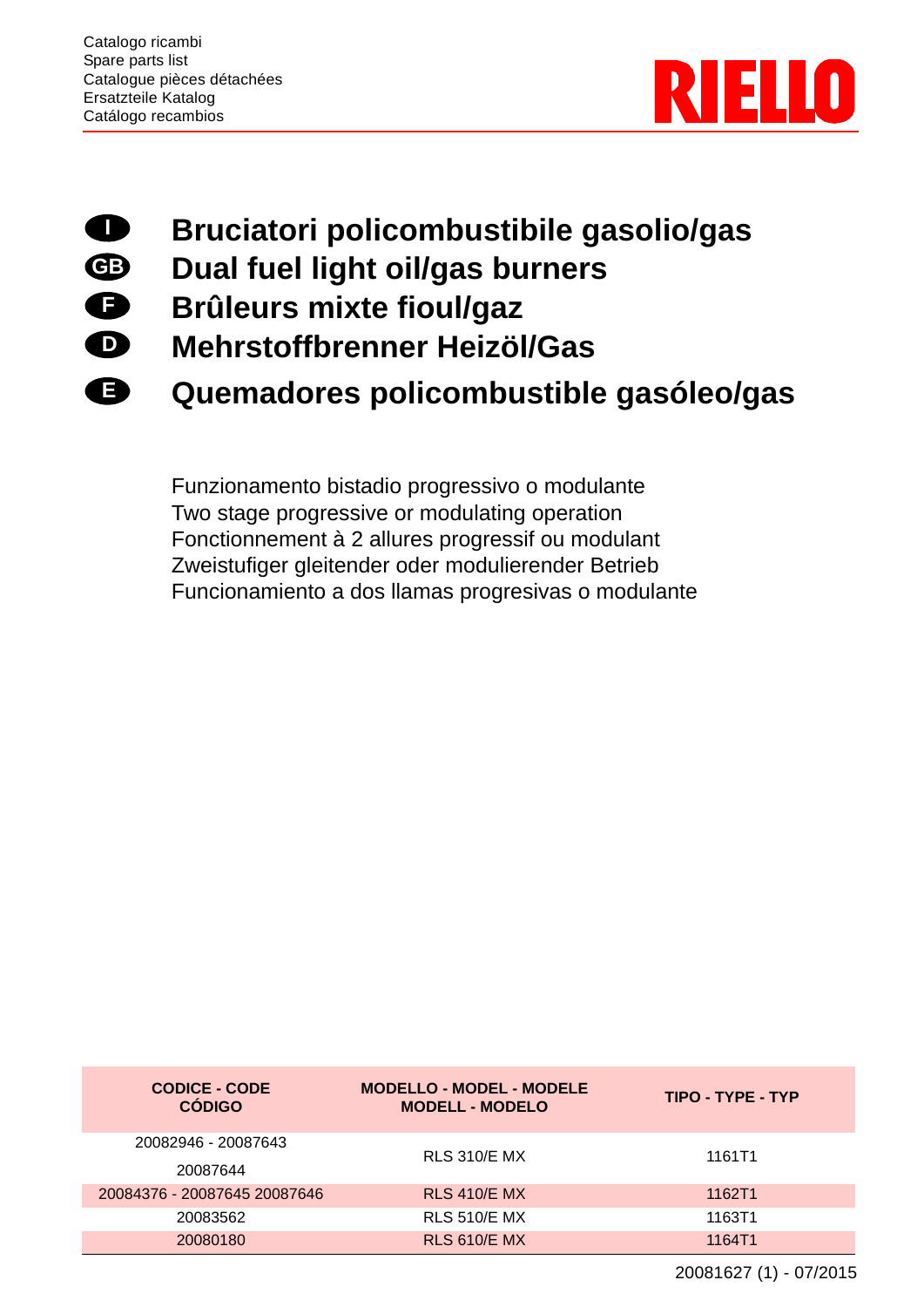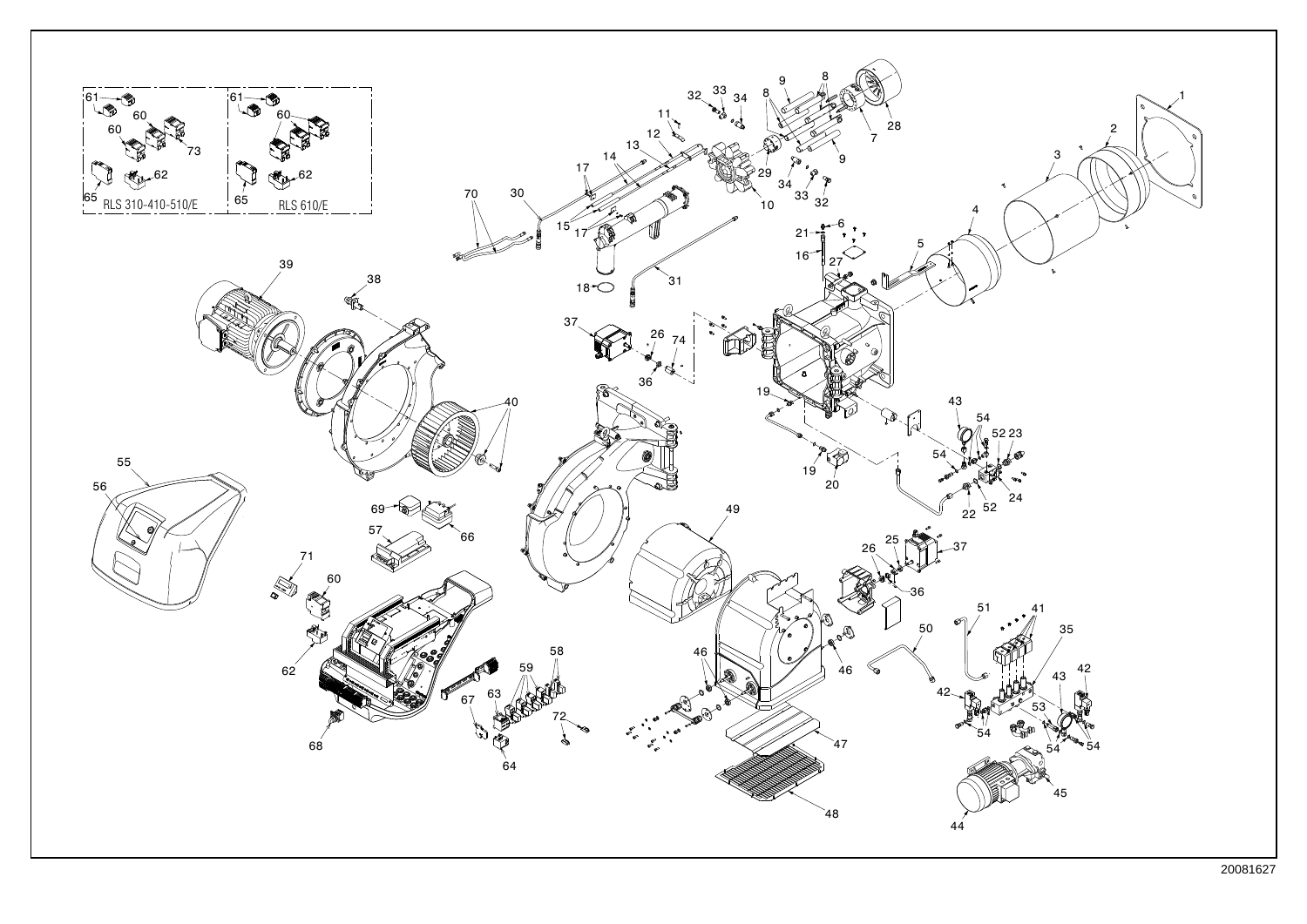| N.                      | COD.     | 20087643  | 20082946<br>20087644 |           | 20087645  | 20087646<br>20084376 |           |           | 20083562<br>20080180 | <b>DESCRIZIONE</b>                 | <b>DESCRIPTION</b>               | <b>DESCRIPTION</b>                     | <b>BESCHREIBUNG</b>                    | <b>DENOMINACION</b>       | MATRICOLA BRUCIATORE<br><b>BURNER SERIAL NUMBER</b><br>MATRICULE BRULEUR<br><b>BRENNER KENN-NUMMER</b><br><b>MATRICULA QUEMADORES</b> | $\star$        |
|-------------------------|----------|-----------|----------------------|-----------|-----------|----------------------|-----------|-----------|----------------------|------------------------------------|----------------------------------|----------------------------------------|----------------------------------------|---------------------------|---------------------------------------------------------------------------------------------------------------------------------------|----------------|
| $\mathbf{1}$            | 3013328  | $\bullet$ | $\bullet$            | $\bullet$ |           | $\bullet$            | $\bullet$ | $\bullet$ |                      | <b>SCHERMO</b>                     | <b>FLANGE GASKET</b>             | <b>ECRAN THERMIQUE</b>                 | KESSELFLANSCH-DICH-<br><b>TUNG</b>     | <b>JUNTA AISLANTE</b>     |                                                                                                                                       | $\overline{A}$ |
| 1                       | 20079332 |           |                      |           |           |                      |           |           |                      | • SCHERMO                          | <b>FLANGE GASKET</b>             | <b>ECRAN THERMIQUE</b>                 | KESSELFLANSCH-DICH-<br><b>TUNG</b>     | JUNTA AISLANTE            |                                                                                                                                       | Α              |
| $\overline{2}$          | 3013314  | $\bullet$ | $\bullet$            | $\bullet$ |           |                      |           |           |                      | IMBUTO FIAMMA                      | <b>END CONE</b>                  | <b>EMBOUT GUEULARD</b>                 | <b>FLAMMENROHR</b>                     | <b>TUBO EXTREMO</b>       |                                                                                                                                       | B              |
| $\overline{2}$          | 20109104 |           |                      |           |           | $\bullet$            | $\bullet$ | $\bullet$ |                      | <b>IMBUTO FIAMMA</b>               | <b>END CONE</b>                  | <b>EMBOUT GUEULARD</b>                 | <b>FLAMMENROHR</b>                     | <b>TUBO EXTREMO</b>       |                                                                                                                                       | B              |
| $\overline{\mathbf{c}}$ | 20109247 |           |                      |           |           |                      |           |           |                      | • IIMBUTO FIAMMA                   | <b>END CONE</b>                  | <b>EMBOUT GUEULARD</b>                 | <b>FLAMMENROHR</b>                     | <b>TUBO EXTREMO</b>       |                                                                                                                                       | B              |
| 3                       | 20073781 | $\bullet$ | $\bullet$            | $\bullet$ | $\bullet$ | $\bullet$            | $\bullet$ | $\bullet$ |                      | CILINDRO                           | <b>CYLINDER</b>                  | <b>CYLINDRE</b>                        | <b>ZYLINDER</b>                        | <b>CILINDRO</b>           |                                                                                                                                       | $\mathbf C$    |
| $\mathbf{3}$            | 20075118 |           |                      |           |           |                      |           |           |                      | • CILINDRO                         | <b>CYLINDER</b>                  | <b>CYLINDRE</b>                        | <b>ZYLINDER</b>                        | <b>CILINDRO</b>           |                                                                                                                                       | $\mathbf C$    |
| 4                       | 20073783 | $\bullet$ | $\bullet$            | $\bullet$ |           | $\bullet$            | $\bullet$ | $\bullet$ |                      | IOTTURATORE                        | <b>SHUTTER</b>                   | OBTURATEUR                             | <b>SCHIEBER</b>                        | <b>OBTURADOR</b>          |                                                                                                                                       | $\mathsf{C}$   |
| 4                       | 20109248 |           |                      |           |           |                      |           |           |                      | • IOTTURATORE                      | <b>SHUTTER</b>                   | <b>OBTURATEUR</b>                      | <b>SCHIEBER</b>                        | <b>OBTURADOR</b>          |                                                                                                                                       | $\mathbf C$    |
| 5                       | 20073784 | $\bullet$ | $\bullet$            | $\bullet$ |           | $\bullet$            | $\bullet$ | $\bullet$ |                      | SQUADRETTA                         | SQUARE                           | EQUERRE-SUPPORT                        | <b>HALTER</b>                          | <b>ESQUADRA</b>           |                                                                                                                                       |                |
| 6                       | 20109250 |           |                      |           |           |                      |           |           |                      | <b>SQUADRETTA</b>                  | <b>SQUARE</b>                    | EQUERRE-SUPPORT                        | <b>HALTER</b>                          | <b>ESQUADRA</b>           |                                                                                                                                       |                |
| 6                       | 3005447  | $\bullet$ | $\bullet$            | $\bullet$ |           | $\bullet$            | $\bullet$ | $\bullet$ |                      | <b>RACCORDO</b>                    | <b>CONNECTOR</b>                 | <b>MAMELON</b>                         | NIPPEL                                 | <b>RACORD</b>             |                                                                                                                                       | C              |
| $\overline{7}$          | 20109134 | $\bullet$ | $\bullet$            | $\bullet$ |           | $\bullet$            | $\bullet$ | $\bullet$ |                      | TAZZA                              | <b>AIR DIFFUSER</b>              | <b>DIFFUSEUR D'AIR</b>                 | <b>STAUSCHEIBE</b>                     | <b>DIFUSOR DEL AIRE</b>   |                                                                                                                                       |                |
| $\overline{7}$          | 20109349 |           |                      |           |           |                      |           |           | $\bullet$            | <b>TAZZA</b>                       | <b>AIR DIFFUSER</b>              | DIFFUSEUR D'AIR                        | <b>STAUSCHEIBE</b>                     | <b>DIFUSOR DEL AIRE</b>   |                                                                                                                                       |                |
| 8                       | 20073788 | $\bullet$ | $\bullet$            | $\bullet$ |           | $\bullet$            | $\bullet$ |           |                      | TUBO                               | <b>TUBE</b>                      | <b>TUYAU</b>                           | <b>RÖHRCHEN</b>                        | <b>TUBO</b>               |                                                                                                                                       |                |
| 8                       | 20074991 |           |                      |           |           |                      |           | $\bullet$ |                      | TUBO                               | <b>TUBE</b>                      | <b>TUYAU</b>                           | <b>RÖHRCHEN</b>                        | <b>TUBO</b>               |                                                                                                                                       |                |
| 8                       | 20109355 |           |                      |           |           |                      |           |           | $\bullet$            | TUBO                               | <b>TUBE</b>                      | <b>TUYAU</b>                           | <b>RÖHRCHEN</b>                        | <b>TUBO</b>               |                                                                                                                                       |                |
| 9                       | 3013493  | $\bullet$ | $\bullet$            |           |           |                      |           | $\bullet$ |                      | TUBO                               | <b>TUBE</b>                      | <b>TUYAU</b>                           | <b>RÖHRCHEN</b>                        | TUBO                      |                                                                                                                                       |                |
| $9\,$                   | 20074992 |           |                      |           |           |                      | $\bullet$ |           |                      | <b>TUBO</b>                        | <b>TUBE</b>                      | <b>TUYAU</b>                           | <b>RÖHRCHEN</b>                        | <b>TUBO</b>               |                                                                                                                                       |                |
| 10                      | 20109150 | $\bullet$ | $\bullet$            | $\bullet$ |           | $\bullet$            | $\bullet$ | $\bullet$ |                      | <b>DIFFUSORE</b>                   | <b>DIFFUSER</b>                  | <b>DIFFUSEUR</b>                       | <b>GAS VERTEILER</b>                   | <b>DIFUSOR</b>            |                                                                                                                                       |                |
| 10                      | 20109358 |           |                      |           |           |                      |           |           |                      | • <b>IDIFFUSORE</b>                | <b>DIFFUSER</b>                  | <b>DIFFUSEUR</b>                       | <b>GAS VERTEILER</b>                   | <b>DIFUSOR</b>            |                                                                                                                                       |                |
| 11                      | 3012872  | $\bullet$ | $\bullet$            | $\bullet$ | ٠         | $\bullet$            | $\bullet$ | $\bullet$ |                      | • ICAVALLOTTO                      | U BOLT                           | <b>CAVALIER</b>                        | <b>BUGELBOLZEN</b>                     | <b>FIJACION ELECTRODO</b> |                                                                                                                                       | $\mathsf{C}$   |
| 12                      | 3013547  | $\bullet$ | $\bullet$            | $\bullet$ |           | $\bullet$            | $\bullet$ | $\bullet$ |                      | • ELETTRODO                        | <b>ELECTRODE</b>                 | <b>ELECTRODE</b>                       | <b>ELEKTRODE</b>                       | <b>ELECTRODO</b>          |                                                                                                                                       | A              |
| 13                      | 3013546  | $\bullet$ | $\bullet$            | $\bullet$ |           | $\bullet$            | $\bullet$ | $\bullet$ |                      | • IELETTRODO                       | <b>ELECTRODE</b>                 | <b>ELECTRODE</b>                       | <b>ELEKTRODE</b>                       | <b>ELECTRODO</b>          |                                                                                                                                       | Α              |
| 14                      | 3012281  |           | $\bullet$            | $\bullet$ |           | $\bullet$            | $\bullet$ |           |                      | <b>COLLEGAMENTO ELET-</b><br>TRODO | ELECTRODE CONNEC-<br><b>TION</b> | <b>CONNEXION ELEC-</b><br><b>TRODE</b> | ELEKTRODEVERBINDUNG CONEXION ELECTRODO |                           |                                                                                                                                       | A              |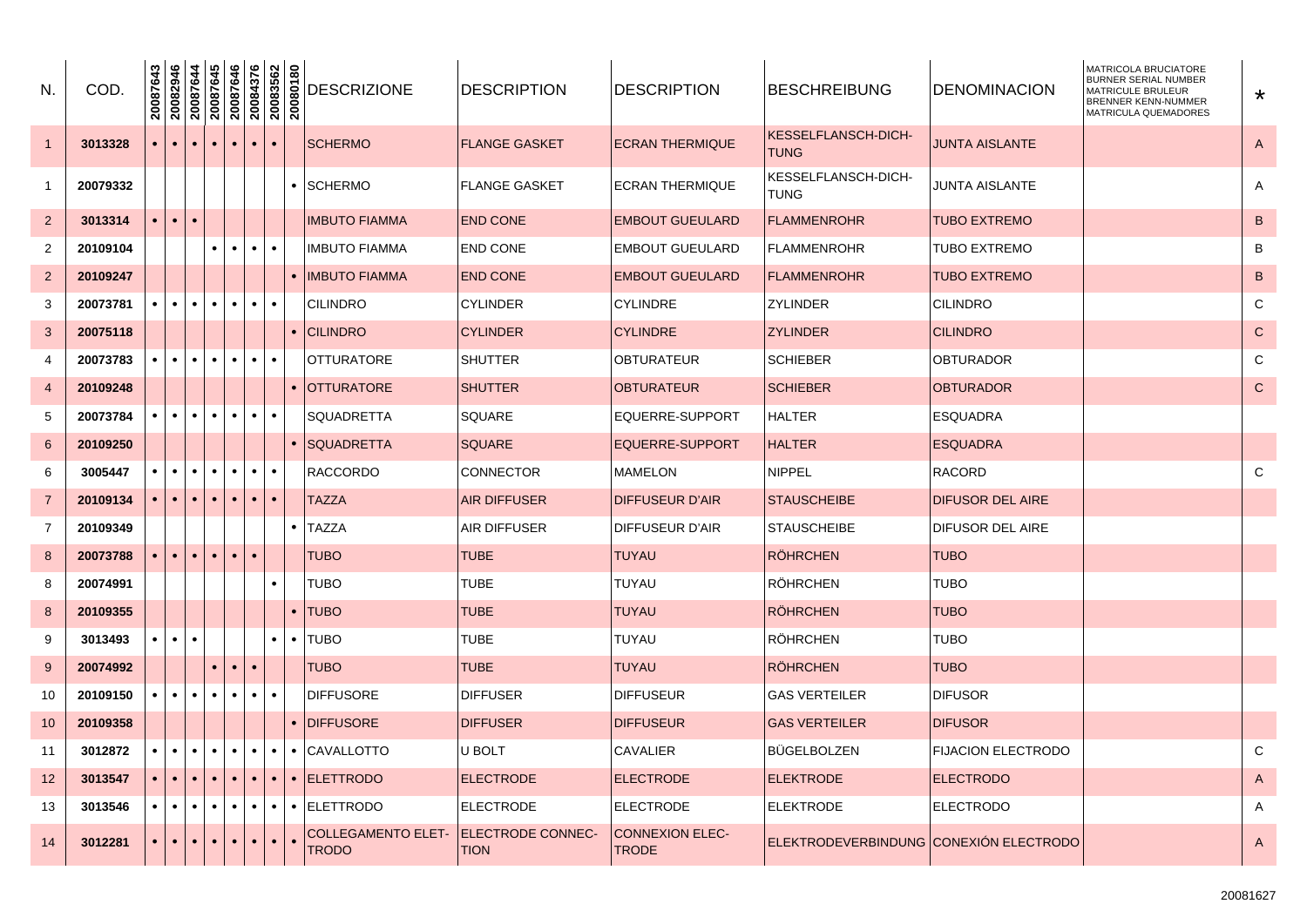| N. | COD.     | 20087643  | 20082946  | 20087644  | 20087645  | 20087646  | 20084376<br>20083562<br>20080180 |           |           | <b>DESCRIZIONE</b>    | <b>DESCRIPTION</b>    | <b>DESCRIPTION</b>                        | <b>BESCHREIBUNG</b>  | <b>DENOMINACION</b>        | MATRICOLA BRUCIATORE<br><b>BURNER SERIAL NUMBER</b><br><b>MATRICULE BRULEUR</b><br><b>BRENNER KENN-NUMMER</b><br>MATRICULA QUEMADORES | $\star$       |
|----|----------|-----------|-----------|-----------|-----------|-----------|----------------------------------|-----------|-----------|-----------------------|-----------------------|-------------------------------------------|----------------------|----------------------------|---------------------------------------------------------------------------------------------------------------------------------------|---------------|
| 15 | 3012258  | $\bullet$ | $\bullet$ | $\bullet$ | $\bullet$ | $\bullet$ | $\bullet$                        | $\bullet$ |           | • ISOLATORE           | <b>INSULATOR</b>      | <b>PORCELAINE D'ELEC-</b><br><b>TRODE</b> | <b>ISOLATOR</b>      | AISLADOR                   |                                                                                                                                       | A             |
| 16 | 20052434 |           | $\bullet$ | $\bullet$ | $\bullet$ | $\bullet$ | $\bullet$                        | $\bullet$ |           | $\bullet$ VITE        | <b>SCREW</b>          | <b>VIS</b>                                | <b>SCHRAUBE</b>      | TORNILLO                   |                                                                                                                                       |               |
| 17 | 3013736  | $\bullet$ | $\bullet$ | $\bullet$ | $\bullet$ |           | $\bullet$                        | $\bullet$ |           | • CAVALLOTTO          | U BOLT                | <b>CAVALIER</b>                           | <b>BUGELBOLZEN</b>   | <b>FIJACION ELECTRODO</b>  |                                                                                                                                       | C             |
| 18 | 3020191  |           | $\bullet$ | $\bullet$ | $\bullet$ |           | $\bullet$                        | $\bullet$ |           | • ANELLO DI TENUTA    | O-RING SEAL           | <b>JOINT D'ETANCHEITE</b>                 | O-RING-DICHTUNG      | <b>JUNTA TÓRICA</b>        |                                                                                                                                       | B             |
| 19 | 3006723  | $\bullet$ | $\bullet$ | $\bullet$ | $\bullet$ |           |                                  | ٠         |           | • RACCORDO            | <b>CONNECTOR</b>      | <b>MAMELON</b>                            | <b>NIPPEL</b>        | <b>RACORD</b>              |                                                                                                                                       | C             |
| 20 | 3012197  |           | $\bullet$ |           | $\bullet$ | $\bullet$ | $\bullet$                        | $\bullet$ |           | • <b>PRESSOSTATO</b>  | PRESSURE SWITCH       | PRESSOSTAT                                | DRUCKWÄCHTER         | <b>PRESOSTATO</b>          |                                                                                                                                       | A             |
| 21 | 1256643  | $\bullet$ | ٠         | ٠         | ٠         |           | $\bullet$                        | ٠         |           | • GUARNIZIONE         | SEAL                  | <b>JOINT</b>                              | <b>DICHTUNG</b>      | <b>JUNTA</b>               |                                                                                                                                       | В             |
| 22 | 3006213  | $\bullet$ |           | $\bullet$ |           | $\bullet$ | $\bullet$                        | $\bullet$ |           | $\bullet$ RACCORDO    | <b>CONNECTOR</b>      | <b>MAMELON</b>                            | <b>NIPPEL</b>        | <b>RACORD</b>              |                                                                                                                                       | C             |
| 23 | 3013559  | $\bullet$ | ٠         | ٠         | ٠         |           | $\bullet$                        | ٠         |           | $\bullet$  RACCORDO   | <b>CONNECTOR</b>      | <b>MAMELON</b>                            | <b>NIPPEL</b>        | <b>RACORD</b>              |                                                                                                                                       | C             |
| 24 | 20048267 | $\bullet$ | $\bullet$ |           |           | $\bullet$ | $\bullet$                        | $\bullet$ |           | • IMODULATORE OLIO    | <b>IOIL MODULATOR</b> | <b>MODULATEUR FIOUL</b>                   | <b>OLMODULATOR</b>   | <b>MODULATOR ÓLEO</b>      |                                                                                                                                       | B             |
| 25 | 3014079  | $\bullet$ | ٠         | $\bullet$ | $\bullet$ | ٠         | $\bullet$                        | ٠         |           | • IDISTANZIALE        | <b>SPACER</b>         | <b>ENTRETOISE</b>                         | DISTANZSTÜCK         | <b>ESPACIADOR</b>          |                                                                                                                                       |               |
| 26 | 3013937  | $\bullet$ | $\bullet$ | $\bullet$ | $\bullet$ | $\bullet$ | $\bullet$                        | $\bullet$ |           | $\bullet$  MOZZO      | <b>HUB</b>            | <b>MOYEU</b>                              | <b>NABE</b>          | <b>BUJE</b>                |                                                                                                                                       |               |
| 27 | 20075916 |           | ٠         |           |           |           |                                  |           |           | VITE                  | <b>SCREW</b>          | <b>VIS</b>                                | <b>SCHRAUBE</b>      | TORNILLO                   |                                                                                                                                       |               |
| 27 | 20109183 |           |           |           |           | $\bullet$ | $\bullet$                        | $\bullet$ |           | <b>VITE</b>           | <b>SCREW</b>          | <b>VIS</b>                                | <b>SCHRAUBE</b>      | TORNILLO                   |                                                                                                                                       |               |
| 27 | 20075916 |           |           |           |           |           |                                  |           |           | $\bullet$ VITE        | <b>SCREW</b>          | <b>VIS</b>                                | SCHRAUBE             | <b>TORNILLO</b>            |                                                                                                                                       |               |
| 28 | 3013582  | $\bullet$ | $\bullet$ | $\bullet$ | $\bullet$ | $\bullet$ | $\bullet$                        | $\bullet$ |           | <b>ELICA</b>          | <b>DIFFUSER DISC</b>  | <b>ACCROCHE FLAMME</b>                    | <b>STAUSCHEIBE</b>   | <b>DISCO ESTABILIZADOR</b> |                                                                                                                                       | A             |
| 28 | 20109345 |           |           |           |           |           |                                  |           | ٠         | <b>ELICA</b>          | <b>DIFFUSER DISC</b>  | <b>ACCROCHE FLAMME</b>                    | <b>STAUSCHEIBE</b>   | <b>DISCO ESTABILIZADOR</b> |                                                                                                                                       | A             |
| 29 | 3013549  | $\bullet$ | $\bullet$ | $\bullet$ | $\bullet$ | $\bullet$ | $\bullet$                        | $\bullet$ | $\bullet$ | <b>POLVERIZZATORE</b> | <b>SPRAY NOZZLE</b>   | <b>BUSE D'INJECTION</b><br><b>GICLEUR</b> | <b>EINSPRITZDÜSE</b> | <b>PULVERIZADOR</b>        |                                                                                                                                       |               |
| 30 | 20109197 | $\bullet$ | $\bullet$ | $\bullet$ | $\bullet$ | $\bullet$ | $\bullet$                        | $\bullet$ |           | TUBO OLIO             | <b>OIL TUBE</b>       | <b>TUYAU FIOUL</b>                        | ∣ÖLRÖHRCHEN          | TUBO ACEITE                |                                                                                                                                       | C             |
| 30 | 20109359 |           |           |           |           |           |                                  |           |           | • ITUBO OLIO          | <b>OIL TUBE</b>       | <b>TUYAU FIOUL</b>                        | ÖLRÖHRCHEN           | <b>TUBO ACEITE</b>         |                                                                                                                                       | $\mathsf{C}$  |
| 31 | 20109198 | $\bullet$ | $\bullet$ | $\bullet$ | $\bullet$ | $\bullet$ | $\bullet$                        | $\bullet$ |           | <b>TUBO OLIO</b>      | <b>OIL TUBE</b>       | <b>TUYAU FIOUL</b>                        | ∣ÖLRÖHRCHEN          | TUBO ACEITE                |                                                                                                                                       | C             |
| 31 | 20109360 |           |           |           |           |           |                                  |           |           | • TUBO OLIO           | <b>OIL TUBE</b>       | <b>TUYAU FIOUL</b>                        | <b>ÖLRÖHRCHEN</b>    | <b>TUBO ACEITE</b>         |                                                                                                                                       | $\mathcal{C}$ |
| 32 | 3003006  | $\bullet$ | $\bullet$ | $\bullet$ | $\bullet$ | $\bullet$ | $\bullet$                        | $\bullet$ |           | <b>PERNO</b>          | <b>BAR</b>            | <b>GLISSIERE</b>                          | <b>BOLZEN</b>        | <b>PERNO</b>               |                                                                                                                                       | $\mathsf{C}$  |
| 33 | 3012455  | $\bullet$ | $\bullet$ | $\bullet$ | $\bullet$ | $\bullet$ | $\bullet$                        | $\bullet$ |           | <b>RACCORDO</b>       | CONNECTOR             | <b>MAMELON</b>                            | <b>NIPPEL</b>        | <b>RACORD</b>              |                                                                                                                                       | $\mathsf{C}$  |
| 34 | 3013460  | $\bullet$ | $\bullet$ | $\bullet$ | $\bullet$ | $\bullet$ | $\bullet$                        | $\bullet$ |           | RACCORDO              | <b>CONNECTOR</b>      | <b>MAMELON</b>                            | <b>NIPPEL</b>        | <b>RACORD</b>              |                                                                                                                                       | C             |
| 34 | 20109361 |           |           |           |           |           |                                  |           |           | • RACCORDO            | <b>CONNECTOR</b>      | <b>MAMELON</b>                            | <b>NIPPEL</b>        | <b>RACORD</b>              |                                                                                                                                       | $\mathbf{C}$  |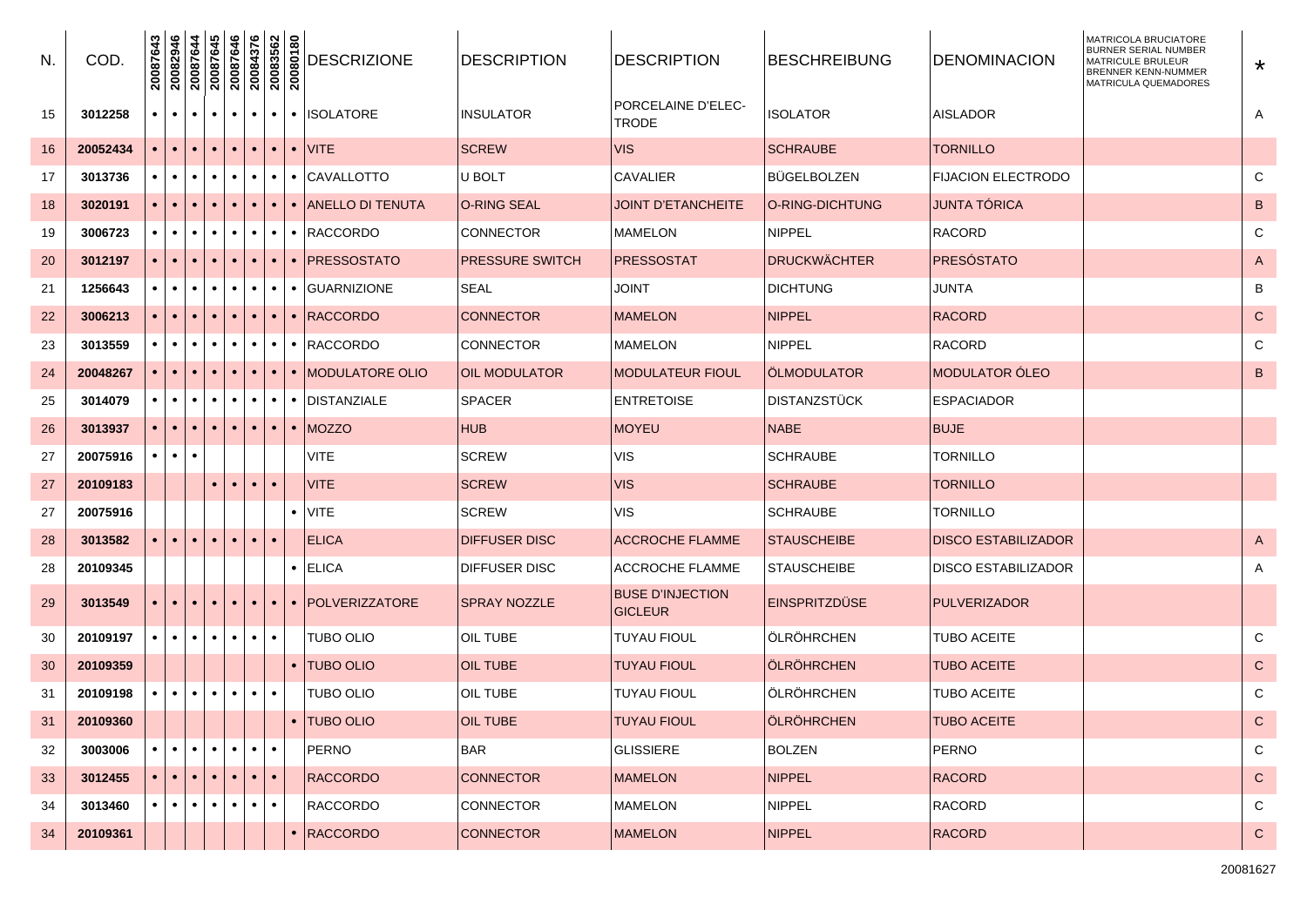| N. | COD.     | 20087643  | 20082946  | SP94800Z<br>++94800Z |           | 20087646  | 20084376  | 20083562  | 20080180  | <b>DESCRIZIONE</b>     | <b>DESCRIPTION</b>     | <b>DESCRIPTION</b>                      | <b>BESCHREIBUNG</b>    | <b>DENOMINACION</b>                     | <b>MATRICOLA BRUCIATORE</b><br><b>BURNER SERIAL NUMBER</b><br><b>MATRICULE BRULEUR</b><br><b>BRENNER KENN-NUMMER</b><br><b>MATRICULA QUEMADORES</b> | $\star$        |
|----|----------|-----------|-----------|----------------------|-----------|-----------|-----------|-----------|-----------|------------------------|------------------------|-----------------------------------------|------------------------|-----------------------------------------|-----------------------------------------------------------------------------------------------------------------------------------------------------|----------------|
| 35 | 20109205 | $\bullet$ | $\bullet$ | $\bullet$            | $\bullet$ | $\bullet$ | $\bullet$ | $\bullet$ |           | • GRUPPO VALVOLE       | <b>VALVE ASSEMBLY</b>  | <b>GROUPE ELECTRO-</b><br><b>VANNE</b>  | MAGNETVENTILBLOCK      | <b>GRUPO VALVULA</b>                    |                                                                                                                                                     | B              |
| 36 | 20090029 | $\bullet$ | $\bullet$ | $\bullet$            | $\bullet$ | $\bullet$ | $\bullet$ | $\bullet$ |           | $\cdot$ DISCO          | <b>DISC</b>            | <b>DISQUE</b>                           | <b>SCHEIBE</b>         | <b>DISCO</b>                            |                                                                                                                                                     | $\mathsf{A}$   |
| 37 | 20008601 | $\bullet$ | $\bullet$ | $\bullet$            | $\bullet$ | $\bullet$ |           | $\bullet$ | $\bullet$ | <b>SERVOMOTORE</b>     | <b>SERVOMOTOR</b>      | <b>SERVOMOTEUR</b>                      | <b>STELLANTRIEB</b>    | SERVOMOTOR                              |                                                                                                                                                     | B              |
| 38 | 20086579 | $\bullet$ | $\bullet$ | $\bullet$            | $\bullet$ | $\bullet$ |           | $\bullet$ |           | • FOTOCELLULA QRA      | <b>QRA PHOTOCELL</b>   | CELLULE PHOTOÉLEC-<br><b>TRIQUE QRA</b> | <b>QRA PHOTOZELLE</b>  | FOTOCÉLULA QRA                          |                                                                                                                                                     | $\overline{A}$ |
| 39 | 20091755 | $\bullet$ | $\bullet$ |                      |           |           |           |           |           | <b>MOTORE</b>          | <b>MOTOR</b>           | <b>MOTEUR</b>                           | <b>MOTOR</b>           | <b>MOTOR</b>                            |                                                                                                                                                     | C              |
| 39 | 20090833 |           |           |                      |           |           |           |           |           | <b>MOTORE</b>          | <b>MOTOR</b>           | <b>MOTEUR</b>                           | <b>MOTOR</b>           | <b>MOTOR</b>                            |                                                                                                                                                     | $\mathsf{C}$   |
| 39 | 3013565  |           |           |                      | $\bullet$ |           |           |           |           | <b>MOTORE</b>          | <b>MOTOR</b>           | <b>MOTEUR</b>                           | <b>MOTOR</b>           | <b>MOTOR</b>                            |                                                                                                                                                     | C              |
| 39 | 3013595  |           |           |                      |           |           |           |           |           | <b>MOTORE</b>          | <b>MOTOR</b>           | <b>MOTEUR</b>                           | <b>MOTOR</b>           | <b>MOTOR</b>                            |                                                                                                                                                     | $\mathsf{C}$   |
| 39 | 20050962 |           |           |                      |           |           |           | $\bullet$ |           | <b>MOTORE</b>          | <b>MOTOR</b>           | <b>MOTEUR</b>                           | <b>MOTOR</b>           | <b>MOTOR</b>                            |                                                                                                                                                     | C              |
| 39 | 20050961 |           |           |                      |           |           |           |           | $\bullet$ | <b>MOTORE</b>          | <b>MOTOR</b>           | <b>MOTEUR</b>                           | <b>MOTOR</b>           | <b>MOTOR</b>                            |                                                                                                                                                     | $\mathsf{C}$   |
| 40 | 3006155  | $\bullet$ | $\bullet$ | $\bullet$            | $\bullet$ | $\bullet$ |           |           |           | <b>GIRANTE</b>         | <b>FAN</b>             | <b>TURBINE</b>                          | GEBLÄSERAD             | <b>TURBINA</b>                          |                                                                                                                                                     | $\mathsf{C}$   |
| 40 | 3013962  |           |           |                      |           |           |           | $\bullet$ | $\bullet$ | <b>GIRANTE</b>         | <b>FAN</b>             | <b>TURBINE</b>                          | <b>GEBLÄSERAD</b>      | <b>TURBINA</b>                          |                                                                                                                                                     | $\mathbf C$    |
| 41 | 3003001  | $\bullet$ | $\bullet$ | $\bullet$            | $\bullet$ | $\bullet$ |           | ٠         | $\bullet$ | <b>BOBINA</b>          | COIL                   | <b>BOBINE</b>                           | <b>SPULE</b>           | <b>BOBINA</b>                           |                                                                                                                                                     | B              |
| 42 | 20054917 | $\bullet$ | $\bullet$ | $\bullet$            | $\bullet$ | $\bullet$ |           | $\bullet$ |           | • <b>PRESSOSTATO</b>   | <b>PRESSURE SWITCH</b> | <b>PRESSOSTAT</b>                       | <b>DRUCKWÄCHTER</b>    | PRESÓSTATO                              |                                                                                                                                                     | A              |
| 43 | 3006140  | $\bullet$ | $\bullet$ | $\bullet$            | $\bullet$ | $\bullet$ | $\bullet$ | $\bullet$ |           | • MANOMETRO            | PRESSURE GAUGE         | <b>MANOMETRE</b>                        | <b>MANOMETER</b>       | <b>MANOMETRO</b>                        |                                                                                                                                                     |                |
| 44 | 20049605 | $\bullet$ | $\bullet$ | $\bullet$            | $\bullet$ | $\bullet$ | $\bullet$ | $\bullet$ |           | $\bullet$ MOTORE POMPA | <b>PUMP MOTOR</b>      | <b>MOTEUR POMPE</b>                     | <b>PUMPENMOTOR</b>     | <b>MOTOR BOMBA</b>                      |                                                                                                                                                     | $\mathsf{C}$   |
| 45 | 3006158  | $\bullet$ | $\bullet$ | $\bullet$            |           |           |           |           |           | <b>POMPA</b>           | <b>PUMP</b>            | <b>POMPE</b>                            | <b>PUMPE</b>           | <b>BOMBA</b>                            |                                                                                                                                                     | C              |
| 45 | 3006236  |           |           |                      | $\bullet$ | $\bullet$ |           |           |           | <b>POMPA</b>           | <b>PUMP</b>            | <b>POMPE</b>                            | <b>PUMPE</b>           | <b>BOMBA</b>                            |                                                                                                                                                     | $\mathsf{C}$   |
| 45 | 3006410  |           |           |                      |           |           |           | $\bullet$ |           | $\bullet$ POMPA        | <b>PUMP</b>            | <b>POMPE</b>                            | <b>PUMPE</b>           | <b>BOMBA</b>                            |                                                                                                                                                     | C              |
| 46 | 3012795  | $\bullet$ | $\bullet$ | $\bullet$            | $\bullet$ | $\bullet$ |           | $\bullet$ | $\bullet$ | <b>CUSCINETTO</b>      | <b>BEARING</b>         | <b>ROULEMENT</b>                        | LAGER                  | <b>COJINETE</b>                         |                                                                                                                                                     | $\mathsf{C}$   |
| 47 | 20073813 | $\bullet$ | $\bullet$ | $\bullet$            | $\bullet$ | $\bullet$ | $\bullet$ | $\bullet$ | $\bullet$ | <b>SERRANDA ARIA</b>   | <b>AIR DAMPER</b>      | <b>VOLET D'AIR</b>                      | <b>LUFTKLAPPE</b>      | <b>REGISTRO DEL AIRE</b>                |                                                                                                                                                     |                |
| 48 | 20073814 | $\bullet$ | $\bullet$ | $\bullet$            | $\bullet$ | $\bullet$ |           |           | $\bullet$ | <b>PROTEZIONE</b>      | <b>PROTECTION</b>      | <b>PROTECTION</b>                       | <b>SCHUTZGITTER</b>    | <b>PROTECCION</b>                       |                                                                                                                                                     |                |
| 48 | 20109274 |           |           |                      |           |           |           | $\bullet$ |           | <b>PROTEZIONE</b>      | <b>PROTECTION</b>      | <b>PROTECTION</b>                       | <b>SCHUTZGITTER</b>    | <b>PROTECCIÓN</b>                       |                                                                                                                                                     |                |
| 49 | 20073811 | $\bullet$ | $\bullet$ |                      | $\bullet$ |           |           | $\bullet$ | $\bullet$ | <b>IFONOASSORBENTE</b> | <b>SOUND DAMPING</b>   | <b>INSONORISANT</b>                     | <b>GERÄUSCHDÄMMUNG</b> | <b>AISLAMIENTO ACUS-</b><br><b>TICO</b> |                                                                                                                                                     |                |
| 50 | 20109279 | $\bullet$ | $\bullet$ | $\bullet$            | $\bullet$ | $\bullet$ | $\bullet$ | $\bullet$ |           | • ITUBO OLIO           | OIL TUBE               | <b>TUYAU FIOUL</b>                      | ÖLRÖHRCHEN             | <b>TUBO ACEITE</b>                      |                                                                                                                                                     | $\mathbf C$    |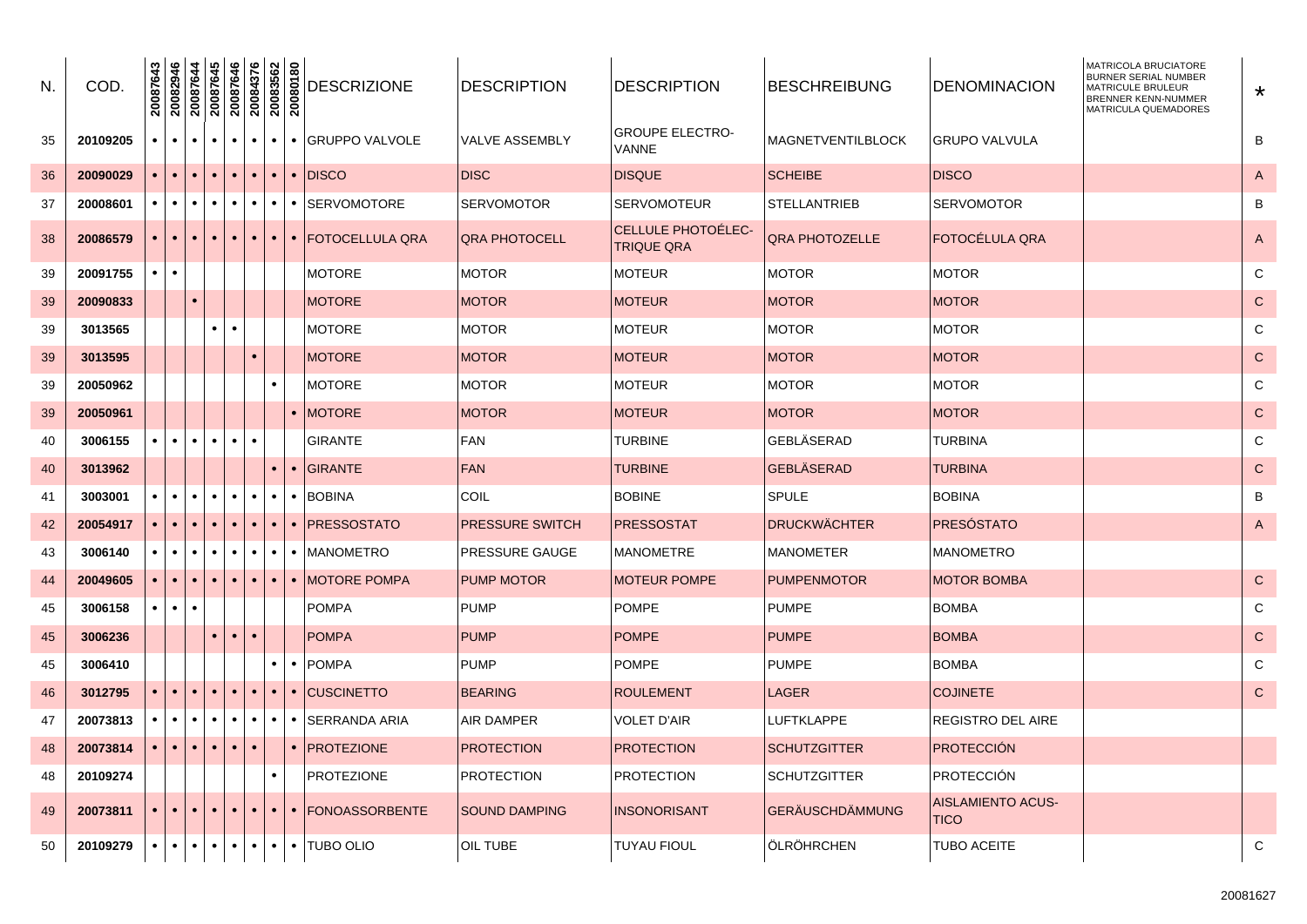| N. | COD.     | 20087643  | 20082946  | 20087644  | 20087645  | 20087646  | 20084376  | 20083562<br>20080180   | <b>DESCRIZIONE</b>                      | <b>DESCRIPTION</b>       | DESCRIPTION                             | BESCHREIBUNG             | <b>IDENOMINACION</b>                | MATRICOLA BRUCIATORE<br><b>BURNER SERIAL NUMBER</b><br><b>MATRICULE BRULEUR</b><br><b>BRENNER KENN-NUMMER</b><br>MATRICULA QUEMADORES | $\star$      |
|----|----------|-----------|-----------|-----------|-----------|-----------|-----------|------------------------|-----------------------------------------|--------------------------|-----------------------------------------|--------------------------|-------------------------------------|---------------------------------------------------------------------------------------------------------------------------------------|--------------|
| 51 | 20109281 |           |           |           |           |           | $\bullet$ |                        | <b>TUBO OLIO</b><br>$\bullet$           | <b>OIL TUBE</b>          | <b>TUYAU FIOUL</b>                      | <b>ÖLRÖHRCHEN</b>        | <b>TUBO ACEITE</b>                  |                                                                                                                                       | $\mathsf{C}$ |
| 52 | 3007164  | $\bullet$ | $\bullet$ | $\bullet$ | $\bullet$ | $\bullet$ | $\bullet$ | $\bullet$<br>$\bullet$ | <b>GUARNIZIONE</b>                      | <b>SEAL</b>              | JOINT                                   | <b>DICHTUNG</b>          | <b>JUNTA</b>                        |                                                                                                                                       | B            |
| 53 | 20011205 |           | $\bullet$ |           |           |           | $\bullet$ | $\bullet$<br>$\bullet$ | <b>RACCORDO</b>                         | <b>CONNECTOR</b>         | <b>MAMELON</b>                          | <b>NIPPEL</b>            | <b>RACORD</b>                       |                                                                                                                                       | $\mathsf{C}$ |
| 54 | 3007077  | $\bullet$ | $\bullet$ | $\bullet$ | $\bullet$ | $\bullet$ | $\bullet$ | $\bullet$<br>$\bullet$ | <b>GUARNIZIONE</b>                      | <b>SEAL</b>              | JOINT                                   | <b>DICHTUNG</b>          | <b>JUNTA</b>                        |                                                                                                                                       | B            |
| 55 | 20073823 |           | $\bullet$ |           |           |           | $\bullet$ | $\bullet$<br>$\bullet$ | <b>COFANO</b>                           | <b>COVER</b>             | <b>CAPOT</b>                            | <b>VERKLEIDUNG</b>       | <b>TAPA</b>                         |                                                                                                                                       | B            |
| 56 | 20109290 |           | $\bullet$ | $\bullet$ | $\bullet$ | $\bullet$ | $\bullet$ | $\bullet$<br>$\bullet$ | <b>VETRINO</b>                          | VIEWING PORT             | REGARD                                  | <b>VERSCHLUßSTOPFEN</b>  | <b>MIRILLA</b>                      |                                                                                                                                       |              |
| 57 | 3006090  |           | $\bullet$ |           |           |           | $\bullet$ | $\bullet$<br>$\bullet$ | APPARECCHIATURA                         | <b>CONTROL BOX</b>       | <b>BOÎTE DE CONTRÔLE</b>                | <b>ISTEUERGERAT</b>      | <b>CAJA DE CONTROL</b>              |                                                                                                                                       | B            |
| 58 | 3013407  | $\bullet$ | $\bullet$ | $\bullet$ | $\bullet$ | $\bullet$ | $\bullet$ | $\bullet$<br>$\bullet$ | RELE + ZOCCOLO                          | RELAY + BASE             | <b>RELAIS + SOCLE</b>                   | <b>RELAIS + SOCKEL</b>   | RELÉ + ZOCALO                       |                                                                                                                                       | C            |
| 59 | 3014157  |           | $\bullet$ |           |           | $\bullet$ | $\bullet$ | $\bullet$<br>$\bullet$ | RELE + ZOCCOLO                          | <b>RELAY + BASE</b>      | <b>RELAIS + SOCLE</b>                   | <b>RELAIS + SOCKEL</b>   | RELÉ + ZOCALO                       |                                                                                                                                       | $\mathsf{C}$ |
| 60 | 20075136 |           |           |           |           |           |           |                        | <b>CONTATTORE TRIPO-</b><br>LARE        | 3 POLE CONTACTOR         | CONTACTEUR À 3<br><b>PÔLES</b>          | 3-POLIGES SCHÜTZ         | CONTADOR DE 3 CON-<br><b>TACTOS</b> |                                                                                                                                       |              |
| 60 | 20075131 |           | $\bullet$ |           |           |           |           |                        | <b>CONTATTORE TRIPO-</b><br>LARE        | 3 POLE CONTACTOR         | CONTACTEUR À 3<br><b>PÔLES</b>          | 3-POLIGES SCHUTZ         | CONTADOR DE 3 CON-<br><b>TACTOS</b> |                                                                                                                                       |              |
| 60 | 20073825 |           |           |           |           |           | $\bullet$ |                        | <b>CONTATTORE TRIPO-</b><br>LARE        | 3 POLE CONTACTOR         | CONTACTEUR À 3<br><b>PÔLES</b>          | 3-POLIGES SCHÜTZ         | CONTADOR DE 3 CON-<br><b>TACTOS</b> |                                                                                                                                       |              |
| 60 | 20075157 |           |           |           |           |           |           |                        | <b>CONTATTORE TRIPO-</b><br><b>LARE</b> | <b>3 POLE CONTACTOR</b>  | CONTACTEUR À 3<br><b>PÔLES</b>          | 3-POLIGES SCHÜTZ         | CONTADOR DE 3 CON-<br><b>TACTOS</b> |                                                                                                                                       |              |
| 60 | 20075162 |           |           |           |           |           |           |                        | <b>CONTATTORE TRIPO-</b><br>LARE        | 3 POLE CONTACTOR         | CONTACTEUR À 3<br><b>PÔLES</b>          | 3-POLIGES SCHÜTZ         | CONTADOR DE 3 CON-<br><b>TACTOS</b> |                                                                                                                                       |              |
| 60 | 20075025 |           |           |           |           |           |           | $\bullet$              | <b>CONTATTORE TRIPO-</b><br>LARE        | 3 POLE CONTACTOR         | CONTACTEUR À 3<br>PÔLES                 | 3-POLIGES SCHUTZ         | CONTADOR DE 3 CON-<br><b>TACTOS</b> |                                                                                                                                       |              |
| 61 | 20079433 | $\bullet$ | $\bullet$ | $\bullet$ | $\bullet$ | $\bullet$ | $\bullet$ | $\bullet$<br>$\bullet$ | CONTATTO AUSILIARIO                     | <b>AUXILIARY CONTACT</b> | <b>CONTACTES AUXILIA-</b><br><b>RES</b> | <b>HILFSKONTAKT</b>      | CONTACTO AUXILIAR                   |                                                                                                                                       | C            |
| 62 | 20075138 |           |           |           |           |           |           |                        | <b>RELE TERMICO</b>                     | <b>OVERLOAD</b>          | <b>RELAIS THERMIQUE</b>                 | <b>ÜBERSTROMAUSLÖSER</b> | <b>RELE TERMICO</b>                 |                                                                                                                                       | $\mathsf{C}$ |
| 62 | 20075148 |           | $\bullet$ |           |           |           |           |                        | RELÈ TERMICO                            | <b>OVERLOAD</b>          | <b>RELAIS THERMIQUE</b>                 | <b>ÜBERSTROMAUSLÖSER</b> | <b>RELE TERMICO</b>                 |                                                                                                                                       | C            |
| 62 | 20075063 |           |           |           |           |           |           |                        | <b>RELE TERMICO</b>                     | <b>OVERLOAD</b>          | <b>RELAIS THERMIQUE</b>                 | <b>UBERSTROMAUSLOSER</b> | <b>RELE TERMICO</b>                 |                                                                                                                                       | $\mathsf{C}$ |
| 62 | 20073829 |           |           |           |           |           | $\bullet$ |                        | RELÈ TERMICO                            | <b>OVERLOAD</b>          | <b>RELAIS THERMIQUE</b>                 | <b>ÜBERSTROMAUSLÖSER</b> | <b>RELÈ TERMICO</b>                 |                                                                                                                                       | C            |
| 62 | 20075031 |           |           |           |           |           |           | $\bullet$              | <b>RELÈ TERMICO</b>                     | <b>OVERLOAD</b>          | <b>RELAIS THERMIQUE</b>                 | <b>ÜBERSTROMAUSLÖSER</b> | <b>RELE TERMICO</b>                 |                                                                                                                                       | $\mathsf{C}$ |
| 62 | 20075133 |           |           |           |           |           |           | $\bullet$              | RELÈ TERMICO                            | <b>OVERLOAD</b>          | <b>RELAIS THERMIQUE</b>                 | <b>ÜBERSTROMAUSLÖSER</b> | RELÈ TERMICO                        |                                                                                                                                       | C            |
| 63 | 20109301 | $\bullet$ | $\bullet$ | $\bullet$ | $\bullet$ | $\bullet$ | $\bullet$ | $\bullet$              | <b>CONTATTORE TRIPO-</b><br>LARE        | 3 POLE CONTACTOR         | <b>CONTACTEUR À 3</b><br><b>PÔLES</b>   | 3-POLIGES SCHÜTZ         | CONTADOR DE 3 CON-<br><b>TACTOS</b> |                                                                                                                                       |              |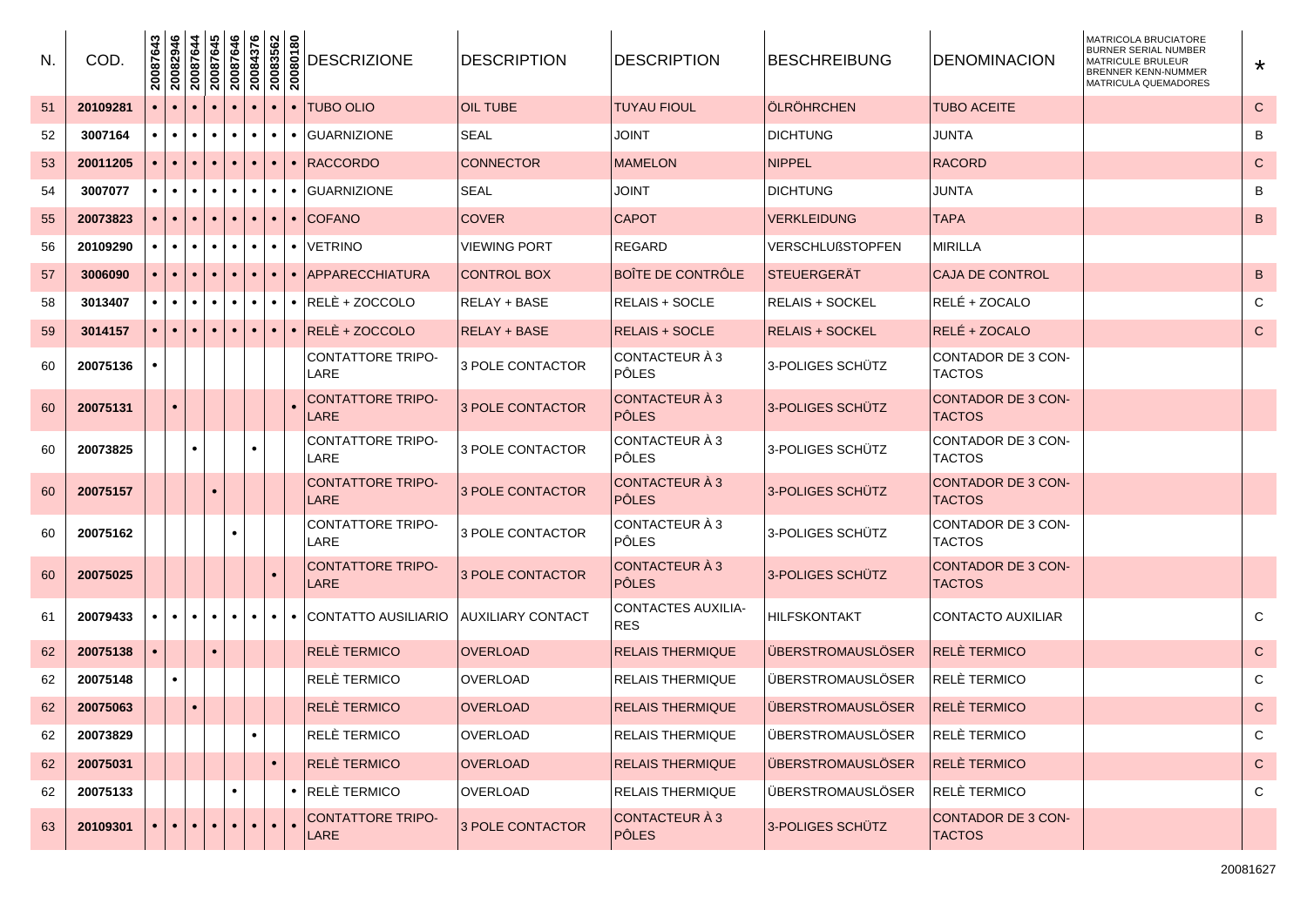| N. | COD.     | 20087643 | 20082946  | 20087644<br>20087645<br>20087646<br>20083562<br>20080180 |            |             |           |                     |           | <b>DESCRIZIONE</b>                          | <b>DESCRIPTION</b>                      | <b>DESCRIPTION</b>                         | <b>BESCHREIBUNG</b>        | <b>IDENOMINACION</b>                        | <b>MATRICOLA BRUCIATORE</b><br><b>BURNER SERIAL NUMBER</b><br><b>MATRICULE BRULEUR</b><br><b>BRENNER KENN-NUMMER</b><br><b>MATRICULA QUEMADORES</b> | $\star$        |
|----|----------|----------|-----------|----------------------------------------------------------|------------|-------------|-----------|---------------------|-----------|---------------------------------------------|-----------------------------------------|--------------------------------------------|----------------------------|---------------------------------------------|-----------------------------------------------------------------------------------------------------------------------------------------------------|----------------|
| 64 | 20109316 |          |           |                                                          | $\bullet$  |             |           |                     |           | RELÈ TERMICO                                | <b>OVERLOAD</b>                         | <b>RELAIS THERMIQUE</b>                    | lüberstromauslöser         | RELÈ TERMICO                                |                                                                                                                                                     | C              |
| 64 | 20109325 |          | $\bullet$ |                                                          |            |             | $\bullet$ | $\bullet$           | $\bullet$ | <b>RELÈ TERMICO</b>                         | <b>OVERLOAD</b>                         | <b>RELAIS THERMIQUE</b>                    | <b>ÜBERSTROMAUSLÖSER</b>   | <b>RELE TERMICO</b>                         |                                                                                                                                                     | $\mathsf{C}$   |
| 65 | 20073824 |          |           |                                                          |            |             | $\bullet$ | $\bullet$           |           | <b>TEMPORIZZATORE</b>                       | <b>TIMER</b>                            | TEMPORISATEUR                              | <b>ZEITRELAIS</b>          | <b>TEMPORIZADOR</b>                         |                                                                                                                                                     | B              |
| 66 | 20100028 |          | $\bullet$ |                                                          | <b>COL</b> | $\bullet$   | $\bullet$ | $\bullet$ $\bullet$ |           | <b>TRASFORMATORE</b><br><b>D'ACCENSIONE</b> | <b>IGNITION TRANS-</b><br><b>FORMER</b> | <b>TRANSFORMATEUR</b><br><b>D'ALLUMAGE</b> | <u>I ZÜNDTRANSFORMATOR</u> | <b>TRANSFORMADOR DE</b><br><b>ENCENDIDO</b> |                                                                                                                                                     | B              |
| 67 | 20079389 |          | $\bullet$ |                                                          | $\bullet$  | $\bullet$   | $\bullet$ | $\bullet$           | .         | <b>PORTAFUSIBILE</b>                        | <b>FUSE HOLDER</b>                      | <b>PORTE FUSIBLE</b>                       | ISICHERUNGSSTOCK           | <b>IPORTAFUSIBLE</b>                        |                                                                                                                                                     |                |
| 68 | 20109341 |          | $\bullet$ | $\bullet$ $\bullet$                                      |            | $\bullet$ 1 | $\bullet$ | $\bullet$           | $\bullet$ | <b>SELETTORE</b>                            | <b>SWITCH</b>                           | SÉLECTEUR                                  | <b>SCHALTER</b>            | <b>SELECTIVO</b>                            |                                                                                                                                                     | $\mathsf{C}$   |
| 69 | 3013449  |          | $\bullet$ |                                                          | $\bullet$  | $\bullet$   | $\bullet$ | $\bullet$           | $\bullet$ | IPRESSOSTATO ARIA                           | AIR PRESSURE SWITCH PRESSOSTAT AIR      |                                            | ILUFTDRUCKWÄCHTER          | IPRESÓSTATO AIRE                            |                                                                                                                                                     | A              |
| 70 | 3012393  |          | $\bullet$ |                                                          | $\bullet$  | $\bullet$   | $\bullet$ | $\bullet$           |           | <b>COLLEGAMENTO</b>                         | <b>CONNECTION</b>                       | <b>CONNEXION</b>                           | <b>VERBINDUNG</b>          | <b>CONEXIÓN</b>                             |                                                                                                                                                     | $\overline{A}$ |
| 71 | 3013926  |          | $\bullet$ |                                                          | $\bullet$  | $\bullet$   | $\bullet$ |                     |           | <b>DISPLAY</b>                              | <b>DISPLAY</b>                          | AFFICHAGE                                  | <b>ANZEIGE</b>             | <b>PANTALLA</b>                             |                                                                                                                                                     |                |
| 72 | 20063580 |          | $\bullet$ | $\bullet$                                                | $\bullet$  | $\bullet$   | $\bullet$ | $\bullet$           | $\bullet$ | <b>TEMPORIZZATORE</b>                       | <b>TIMER</b>                            | TEMPORISATEUR                              | <b>ZEITRELAIS</b>          | <b>TEMPORIZADOR</b>                         |                                                                                                                                                     | B              |
| 73 | 20073827 |          |           |                                                          |            |             |           |                     |           | <b>CONTATTORE TRIPO-</b><br>LARE            | 3 POLE CONTACTOR                        | CONTACTEUR À 3<br><b>PÔLES</b>             | l3-POLIGES SCHÜTZ          | <b>CONTADOR DE 3 CON-</b><br><b>TACTOS</b>  |                                                                                                                                                     |                |
| 73 | 20073825 |          |           |                                                          |            |             |           |                     |           | <b>CONTATTORE TRIPO-</b><br><b>LARE</b>     | <b>3 POLE CONTACTOR</b>                 | CONTACTEUR À 3<br><b>PÔLES</b>             | 3-POLIGES SCHÜTZ           | <b>CONTADOR DE 3 CON-</b><br><b>TACTOS</b>  |                                                                                                                                                     |                |
| 74 | 20075022 |          | $\bullet$ |                                                          | $\bullet$  | $\bullet$   | $\bullet$ |                     |           | <b>MOZZO</b>                                | <b>HUB</b>                              | <b>MOYEU</b>                               | <b>NABE</b>                | <b>BUJE</b>                                 |                                                                                                                                                     |                |

\*

## **RICAMBI CONSIGLIATI - ADVISED PARTS - RECHANGE CONSEIL - EMPFOHLENE ERSATZTEILE - RECAMBIOS ACONSEJADOS**

A = Ricambi per dotazione minima - Spare parts for minimum fittings - Pièces détachées pour équipement mimimum - Erzatzteile für minimale Ausstattung - Recambios para equipamiento mínimo

A+B = Ricambi per dotazione base di sicurezza - Spare parts for basic safety fittings - Pièces détachées pour équipement standard de sécrité - Erzatzteile für Sicherheitsgrundausstattung - Recambios para equipamiento básic

A+B+C = Ricambi per dotazione estesa di sicurezza - Spare parts for extended safety fittings - Pièces détachées pour équipement complet de sécurité - Erzatzteile für erweiterte Sicherheitsausstattung - Recambios para equip